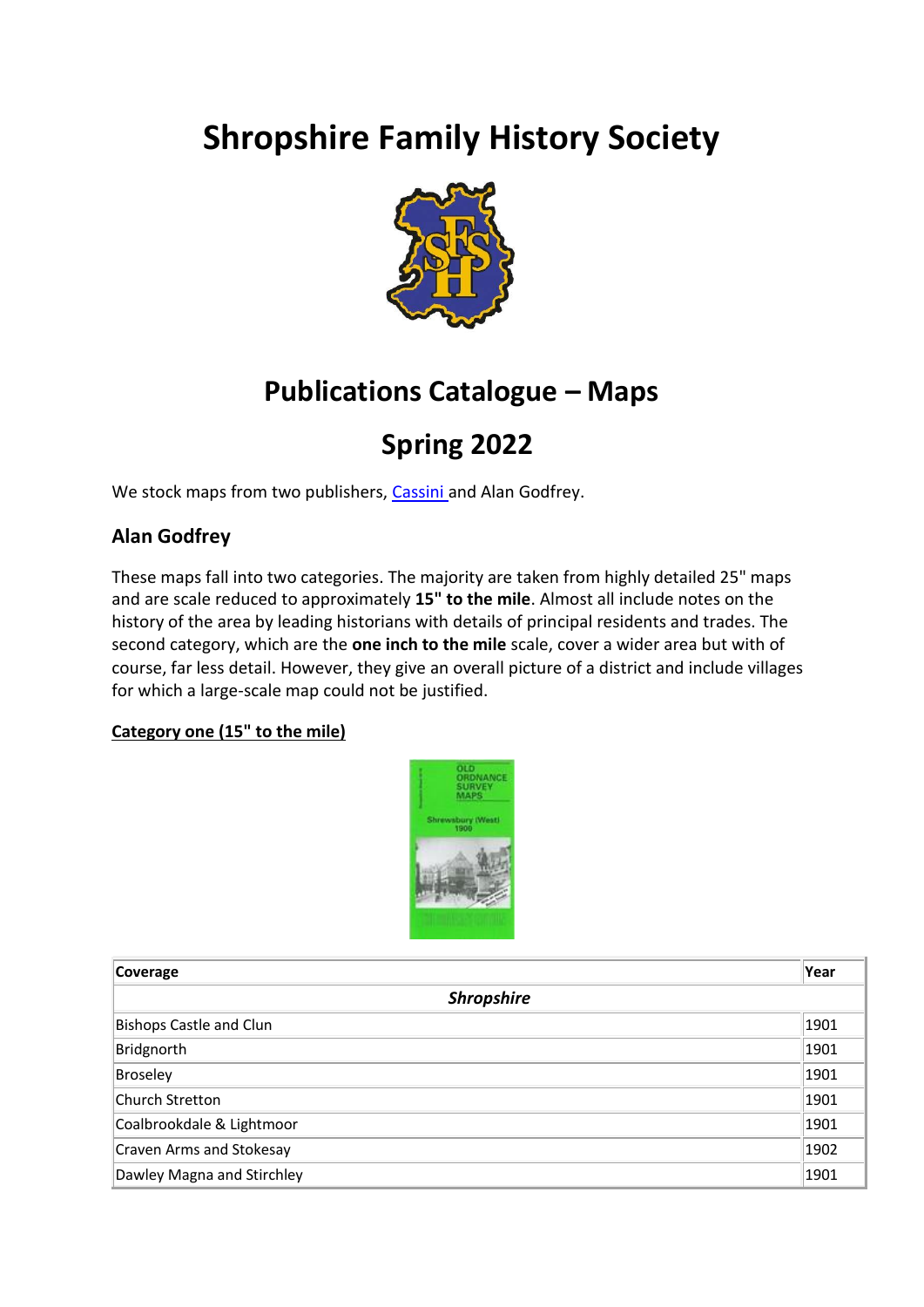| Ellesmere                                            | 1924 |
|------------------------------------------------------|------|
| Hadley                                               | 1901 |
| Horsehay and Dawley                                  | 1902 |
| Ironbridge - in Colour                               | 1882 |
| Ironbridge                                           | 1901 |
| Ketley                                               | 1901 |
| Lawley                                               | 1901 |
| LLanidoes                                            | 1901 |
| Llanymynech                                          | 1900 |
| Ludlow                                               | 1902 |
| Madeley Court                                        | 1901 |
| Madeley South and Blists Hill                        | 1901 |
| Malinslee and Dark Lane                              | 1901 |
| Market Drayton                                       | 1900 |
| Much Wenlock                                         | 1925 |
| Newport                                              | 1900 |
| Oakengates South                                     | 1901 |
| Oswestry / Croesoswallt (Oswestry North)             | 1901 |
| Oswestry (Croesoswallt) South                        | 1900 |
| Shifnal                                              | 1901 |
| <b>Shrewsbury North</b>                              | 1900 |
| Shrewsbury East                                      | 1900 |
| Shrewsbury West                                      | 1900 |
| (Shrewsbury) Meole Brace                             | 1901 |
| Trench                                               | 1901 |
| Wellington                                           | 1901 |
| Wem                                                  | 1924 |
| Whitchurch                                           | 1899 |
| Wrockwardine Wood (Includes Wombridge & St. Georges) | 1901 |
| And a few beyond our County Boundaries               |      |
| Montgomeryshire                                      |      |
| Newtown / Y Drenewydd                                | 1902 |
| <b>Staffordshire</b>                                 |      |
| Wolverhampton (Bushbury) (1 Only)                    | 1914 |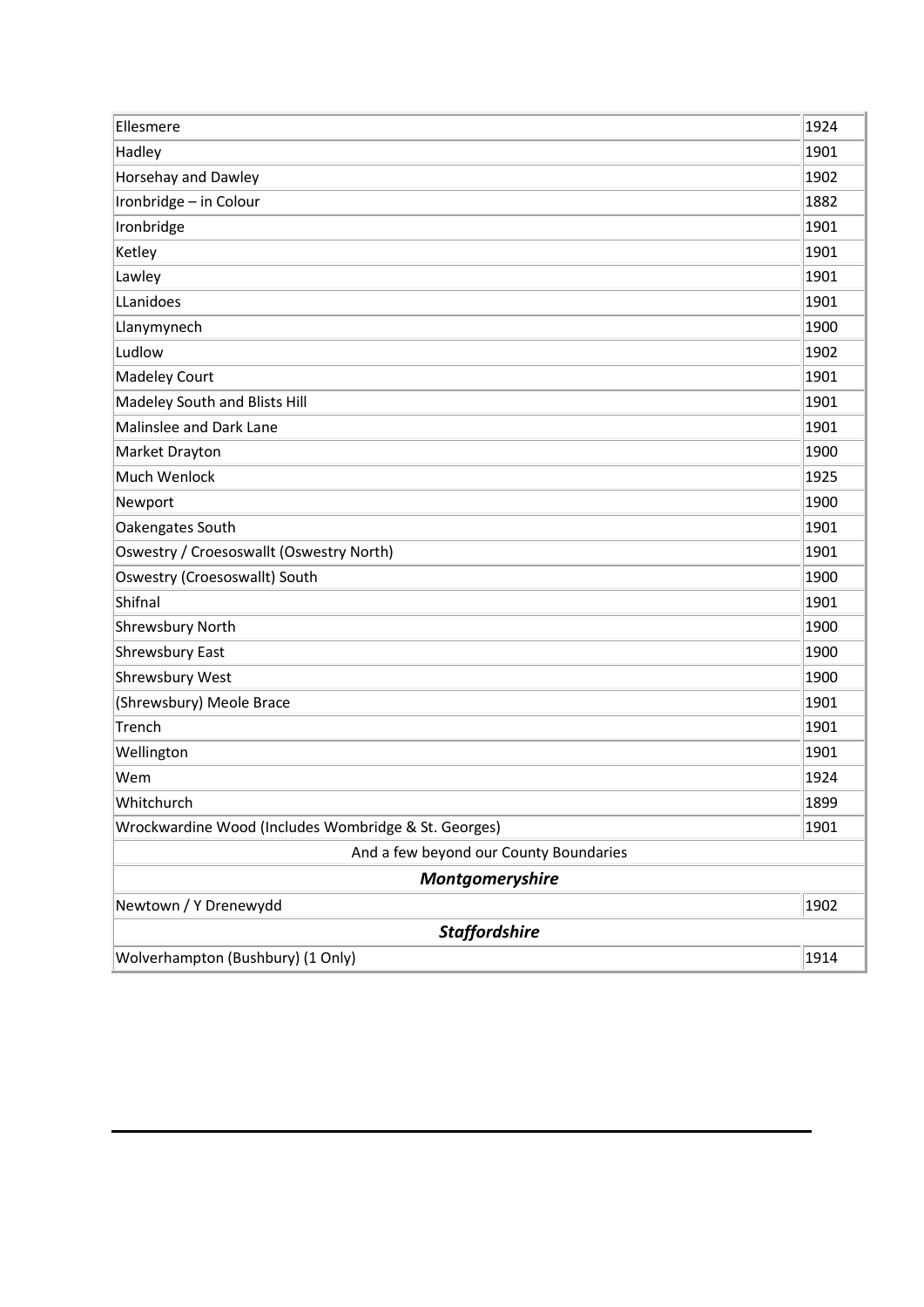## **Category Two (1" to the mile)**



| Coverage                                                                                                                                                                                                                                                                                                                                                                                                                                  | Year |
|-------------------------------------------------------------------------------------------------------------------------------------------------------------------------------------------------------------------------------------------------------------------------------------------------------------------------------------------------------------------------------------------------------------------------------------------|------|
| <b>Church Stretton &amp; Wenlock Edge</b>                                                                                                                                                                                                                                                                                                                                                                                                 |      |
| Covers Ratlinghope, Cardington, Easthope and Monkhopton in the North to Clungunford, Onibury,<br>Stanton Lacy and Silvington in the South<br>On the reverse - a portion of the 1:2500 map of 1905 covering Wistanstow                                                                                                                                                                                                                     | 1906 |
| <b>Dudley Bridgnorth &amp; District</b>                                                                                                                                                                                                                                                                                                                                                                                                   |      |
| Covers SW Shropshire from Astley Abbots, Worfield and Claverley in the North to Stottesden, Kinlet and<br>Highley in the South to the Staffordshire/Worcestershire border and beyond including Bilston, Tipton,<br>Dudley, Kingswinford and Stourbridge.<br>On the reverse - a portion of the 1:2500 map of 1900 covering Trysull, Satffs.                                                                                                | 1898 |
| <b>Ludlow, Tenbury &amp; District</b>                                                                                                                                                                                                                                                                                                                                                                                                     |      |
| Covers South Shropshire from Clungunford to Hopton Wafers in the North to the Herefordshire border<br>including Bromfield, Ludlow, Ashford Carbonell, Greete and Neen Sollars; North Herefordshire including<br>Kingsland, Kimbolton, and Stoke Bliss and a small part of Worcestershire around Hanley Child.<br>On the reverse - a portion of the 1:2500 map of 1902 covering Wooferton (SAL) in the and Brimfield<br>(HEF) in the South | 1897 |
| <b>Montgomery &amp; District</b>                                                                                                                                                                                                                                                                                                                                                                                                          |      |
| Covers the SW Shropshire border from Priestweston to Clun including Churchstoke, Lydham, Norbury,<br>Bishops Castle, Mainstone and Clunbury; the Newtown area of Mongomeryshire and a small part of<br>Radnorshire.<br>On the reverse - a reduced scale portion of the 1:2500 map of 1901 covering Montgomery                                                                                                                             | 1908 |
| <b>North Shropshire Plain</b>                                                                                                                                                                                                                                                                                                                                                                                                             |      |
| Covers the area between and including Welshampton, Whixall and Moreton Say in the North and Great<br>Ness, Albrighton (Shrewsbury) and Waters Upton in the South.                                                                                                                                                                                                                                                                         | 1904 |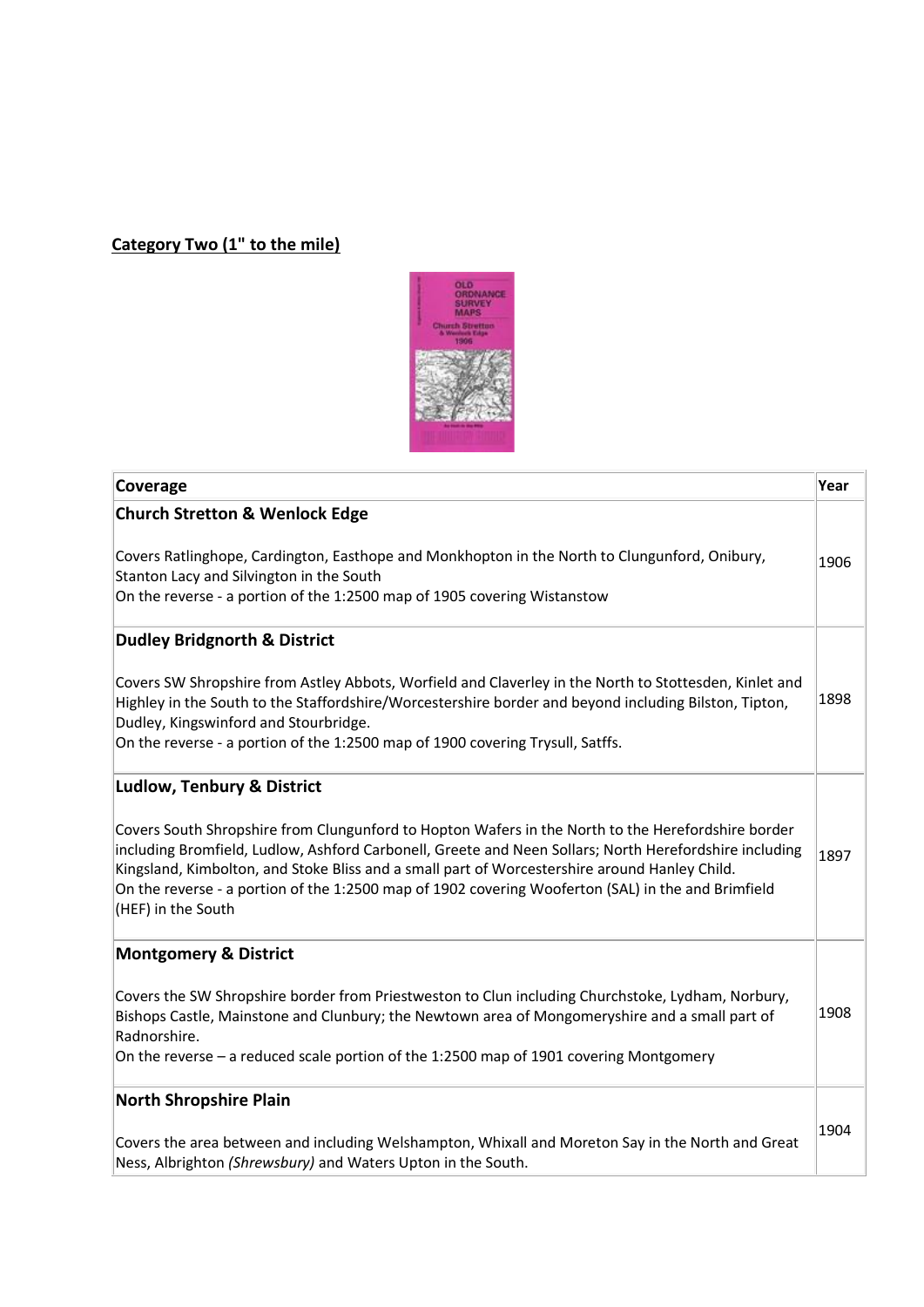On the reverse - a portion of the 1:2500 map and an extract from Kelly's Directory 1905 covering Ruyton-XI-Towns

### **Oswestry, Llanfyllin & District**

Covers the NW corner of Shropshire from St. Martins in the North to Melverley in the South extending from Whittington in the East to the Welsh border and beyond to include Llanarmon D.C. and Llanrhaiadr  $\parallel^{1904}$ Y.M in Denbighshire and Llanfyllin in Montgomeryshire. On the reverse - a portion of the 1:2500 map of 1900 covering Llanfyllin

### **The Potteries**

Covers the NE tip of Shropshire including Norton-in-Hales and Woore; the Eastern fringe of Cheshire and NW Staffordshire including Newcastle-under-Lyme, Stoke-on-Trent and the five towns. On the reverse: a portion of the 1:2500 map of 1898 covering Betley, Staffs. 1895

### **East Radnorshire**

Covers the SE corner of Shropshire including Llanfair Waterdine, Stow, Hopton Castle, Bucknell and Bedstone; the Western fringe of Herefordshire and East Radnorshire including Presteigne, Knighton and beyond. 1908

On the reverse - a portion of the 1:2500 map of 1902 and an extract from Kelly's Directory 1906 covering the town of East Radnor

### **Shrewsbury & The Wrekin**

Covers the area between and including Shrawardine, Battlefield and Eyton-upon-the-Weald-Moors in the North and Woolstaston, Hughley and Barrow in the South including Pontesbury, Shrewsbury, Wellington  $|$ 1904 and Much Wenlock.

On the reverse - a portion of the 1:2500 map of 1901 and an extract from Kelly's Directory 1905 covering Acton Burnell

### **Stafford & District**

Covers Staffordshire & Shropshire - from Market Drayton (SAL) to Stafford (STS) & from Stone (STS) to Newport (SAL). 1898

On the reverse - a portion of the 1:2500 map covering Gnosall

### **Welshpool & District**

Covers Welshpool and the area within the parishes of Meifod (MGY) in the N.W., Alberbury in the N.E., Tregynon (MGY) in the S.E., & Shelve in the S.W. On the reverse - a portion of the 1:2500 map covering Llanfair Caereinion 1912

1904 -

### **Whitchurch, Nantwich & English Maelor**

Covers the Northern edge of Shropshire from The Trench *(N of Ellesmere)* to the Cheshire border near Adderley*,* including Calverhall, Ightfield, Ash and Whitchurch, the Western fringe of Denbighshire, 1905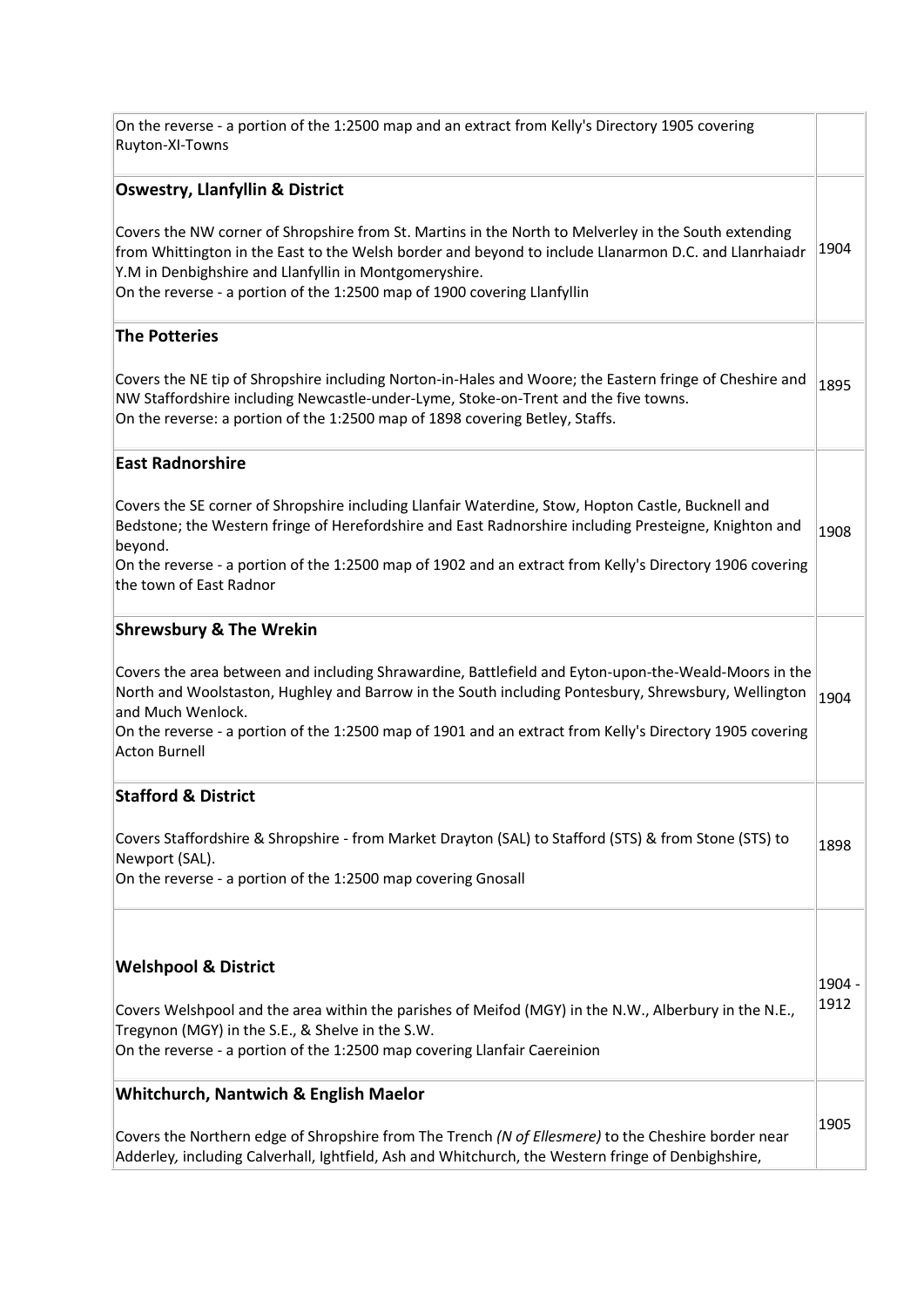| Flintshire (detached) and South Cheshire from Farndon to Nantwich.<br>On the reverse - a portion of the 1:2500 map of 1897/8 covering Holt (DEN) and Farndon (CHS)                                                                                                                                                                                                                                                                |      |
|-----------------------------------------------------------------------------------------------------------------------------------------------------------------------------------------------------------------------------------------------------------------------------------------------------------------------------------------------------------------------------------------------------------------------------------|------|
| <b>Wolverhampton &amp; Ironbridge</b>                                                                                                                                                                                                                                                                                                                                                                                             |      |
| Covers the Eastern border of Shropshire from Kynnersley in the North to Willey and Badger in the South<br>including Dawley, Ironbridge, Sherrifhales and Shifnal; SW Staffordshire from Penkridge in the North to<br>Wolverhampton in the South.<br>On the reverse - a portion of the 1:2500 map of 1900 covering Penkridge                                                                                                       | 1898 |
| <b>Wrexham &amp; Vale of Llangollen</b>                                                                                                                                                                                                                                                                                                                                                                                           |      |
| Covers that part of Shropshire that lies to the South of the Rivers Ceiriog & Dee including Bronygarth,<br>Gledrid, Ifton Heath and Dudleston; very small parts of - Flintshire in the North; Flintshire (detached) in<br>the West including Overton; Denbighshire including Llanelidan, Llangollen, Chirk, Ruabon and Wrexham.<br>On the reverse - a portion of the 1:2500 map of 1909 covering Chirk (DEN) and Chirk Bank (SAL) | 1904 |
| Wyre Forest, Droitwich & Kidderminster                                                                                                                                                                                                                                                                                                                                                                                            |      |
| Covers a small portion of Shropshire that includes Cleobury Mortimer and part of the Wyre Forest; a very<br>small part of Herefordshire; Worcestershire from Kidderminster in the North to Droitwich in the South<br>and Westwards towards Tenbury Wells.<br>On the reverse - Introduction by John Boynton and a portion of the 1:2500 map of 1902 with an extract<br>from Kelly's Directory 1905 covering Cleobury Mortimer      | 1907 |
|                                                                                                                                                                                                                                                                                                                                                                                                                                   |      |

### **Prices for Alan Godfrey Maps**

Each map is priced at **£2.50 (Non-Members)** or **£2.25 (Members)** to which you should add £**1.95p** (U.K.) post & packing for up to 2 maps or **£3.75** (Europe) **£4.90** (Overseas) postage & packing for up to 3 maps.

Please email **[books@sfhs.org.uk](mailto:books@sfhs.org.uk)** or if by post - send your order, together with your cheque made payable to **'Shropshire Family History Society'.** With details of your address / Tel. No. and Membership No. *(if applicable)* to: -

Mrs S Tarr (SFHS), 67 Ellis Peters Drive, Aqueduct, TELFORD, TF3 1AW, UK

Unfortunately, we do not have facilities for handling credit or debit cards but will deal with PayPal for a charge or send bank details for a bank transfer.

Overseas Members Only may pay using a dollar cheque drawn on their own account please refer to the 'Shop' tab for Dollar Conversion Rates.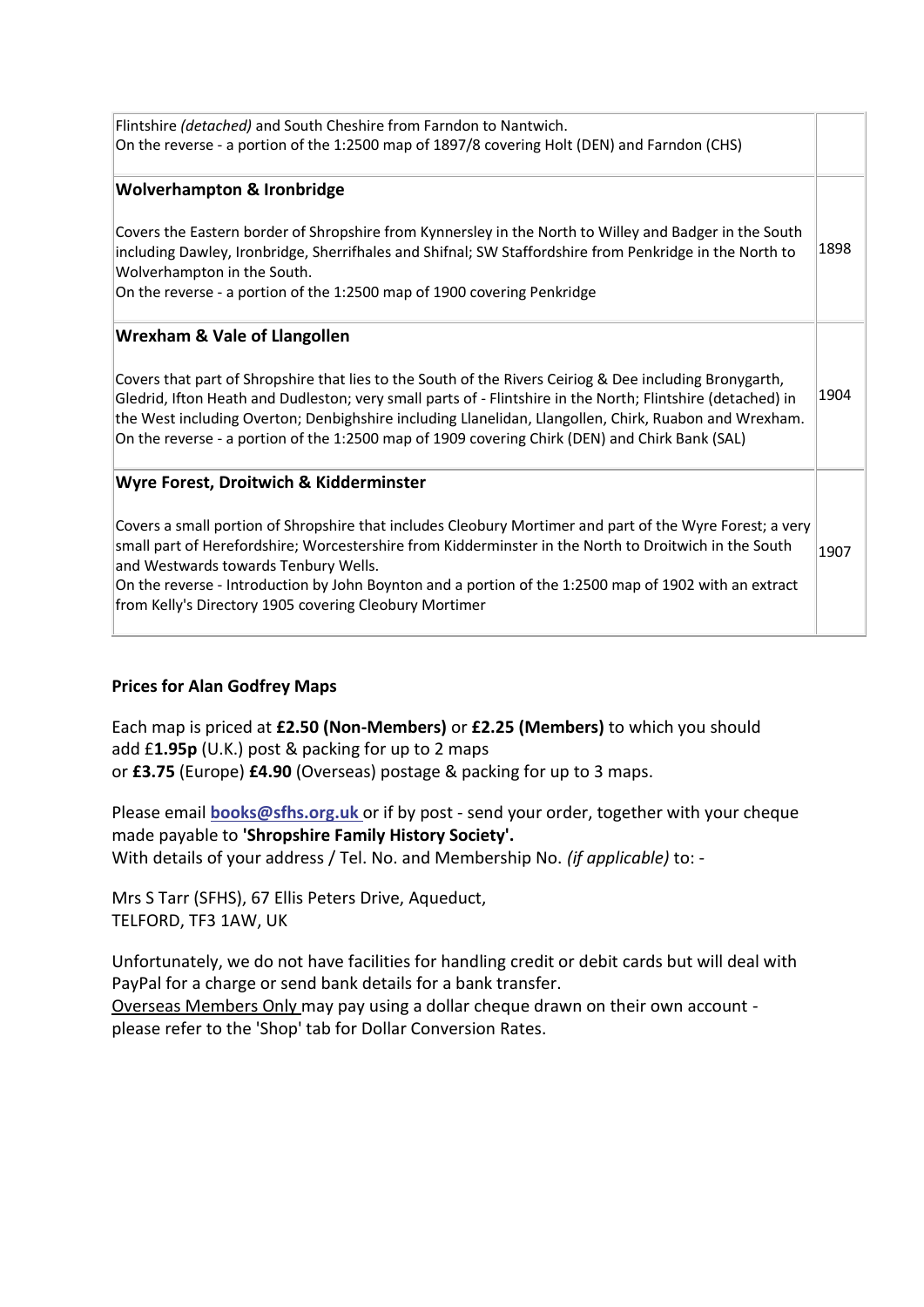# <span id="page-5-0"></span>**Cassini Maps now reduced to £3 each or 3 for £7.50.**

Contact Sue Tarr for details on **[books@sfhs.org.uk](mailto:books@sfhs.org.uk)**

### **OLD SERIES 1832-1836 - Published 2006**

### **Britain's 19th-century landscape re-projected and enlarged to match the present-day Ordnance Survey Landrangers®**

These maps are based on Britain's first national mapping project, Ordnance Survey's One Inch ('Old Series') maps which were first published between 1805 and 1874.



### **REVISED NEW SERIES c.1900** – **Published November 2007**

**Britain's late-Victorian landscape re-projected and enlarged to match the present-day Ordnance Survey Landrangers®**

These maps are taken from Ordnance Survey's Revised New Series (in colour) maps which were first published between 1896 and 1904.

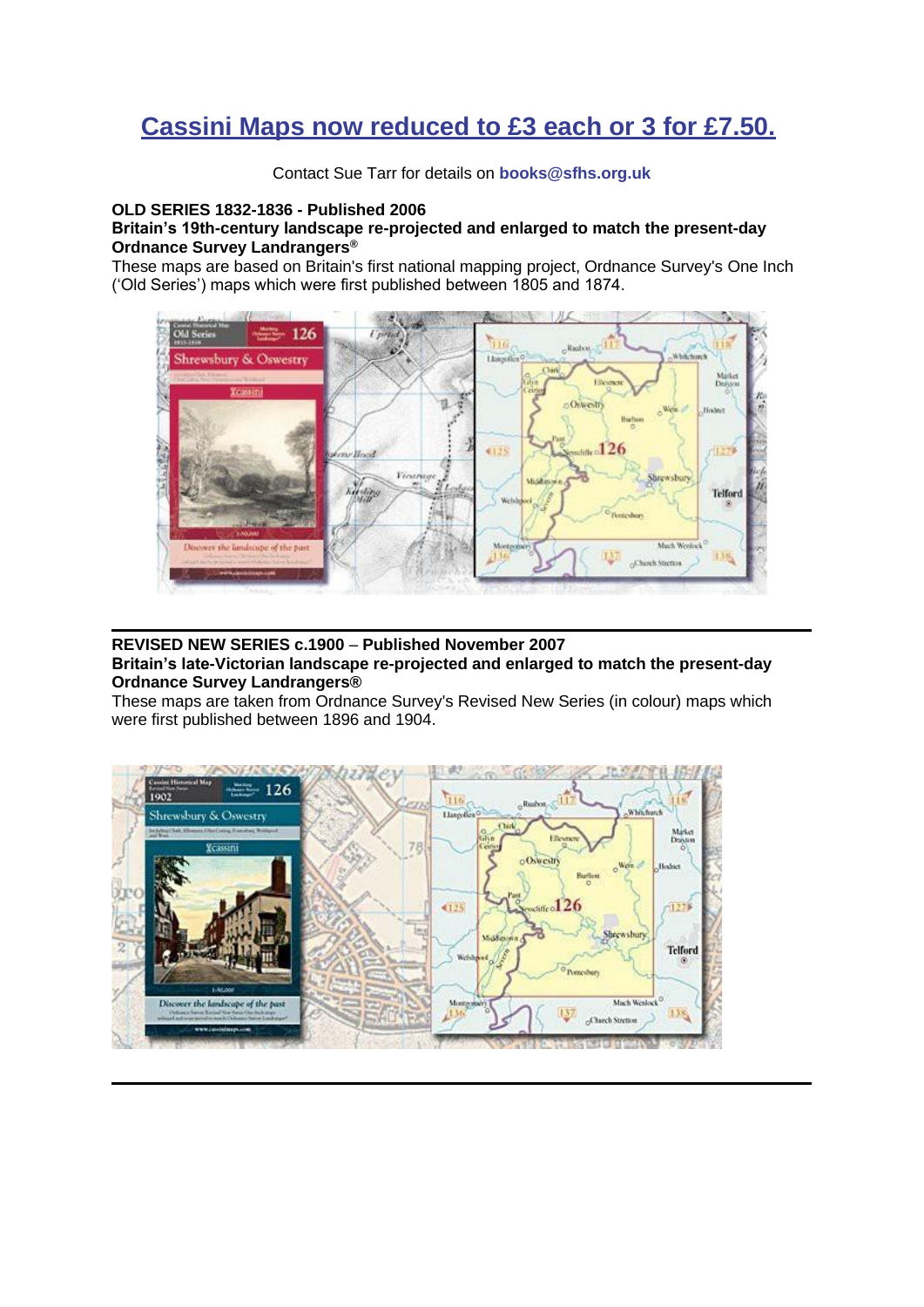#### **POPULAR SERIES c.1920** - **Published 2007 Britain's inter-war landscape re-projected and enlarged to match the present-day Ordnance Survey Landrangers®**

These maps, printed in full colour, are taken from Ordnance Survey's Popular Edition maps which were first published between 1919 and 1926.



All the **'Old Series', 'Revised New Series'** and **'Popular Series'** maps have been carefully scanned, digitally re-projected and enlarged to match the present-day Ordnance Survey Landranger<sup>®</sup> series. Each map is directly comparable with the corresponding Ordnance Survey Landranger<sup>®</sup> and uses the same sheet number and grid references, so enabling the past and the present to be compared with ease and accuracy. All the maps of England & Wales in each series (123 in all) have now been published and can be ordered.

**The following 4 maps, in each series, which cover the County of Shropshire are held in stock.**

### **126 SHREWSBURY & OSWESTRY** *(Matches O. S. Landranger Series No.126): -***ONLY POPULAR AVAILABLE**

*Including Chirk, Ellesmere, Glyn Ceiriog, Llansilin, Wem, Pant, Pontesbury, Welshpool & Cressage*

**127 STAFFORD & TELFORD** *(Matches O. S. Landranger Series No.127): - all 3 available Including Hodnet, Market Drayton, Newport, Shifnal, Albrighton, Eccleshall, Stone, Stafford and Wolverhampton North*

**137 LUDLOW & CHURCH STRETTON** *(Matches O.S. Landranger Series No.137): Only Popular Available*

*Including Bishop's Castle, Clun, Craven Arms, Knighton, Montgomery, Presteigne and Tenbury Wells*

### **138 KIDDERMINSTER & WYRE FOREST** *(Matches O. S. Landranger Series No.138): -ONLY POPULAR AVAILABLE*

*Including Much Wenlock, Bridgnorth, Claverley, Ludlow, Cleobury Mortimer, Brimfield, Tenbury Wells, Stourport-on-Severn & Ombersley*

### **The 'Old Series', 'New Revised Series' and 'Popular Series' maps are priced at £3 each or £7.50 for three.**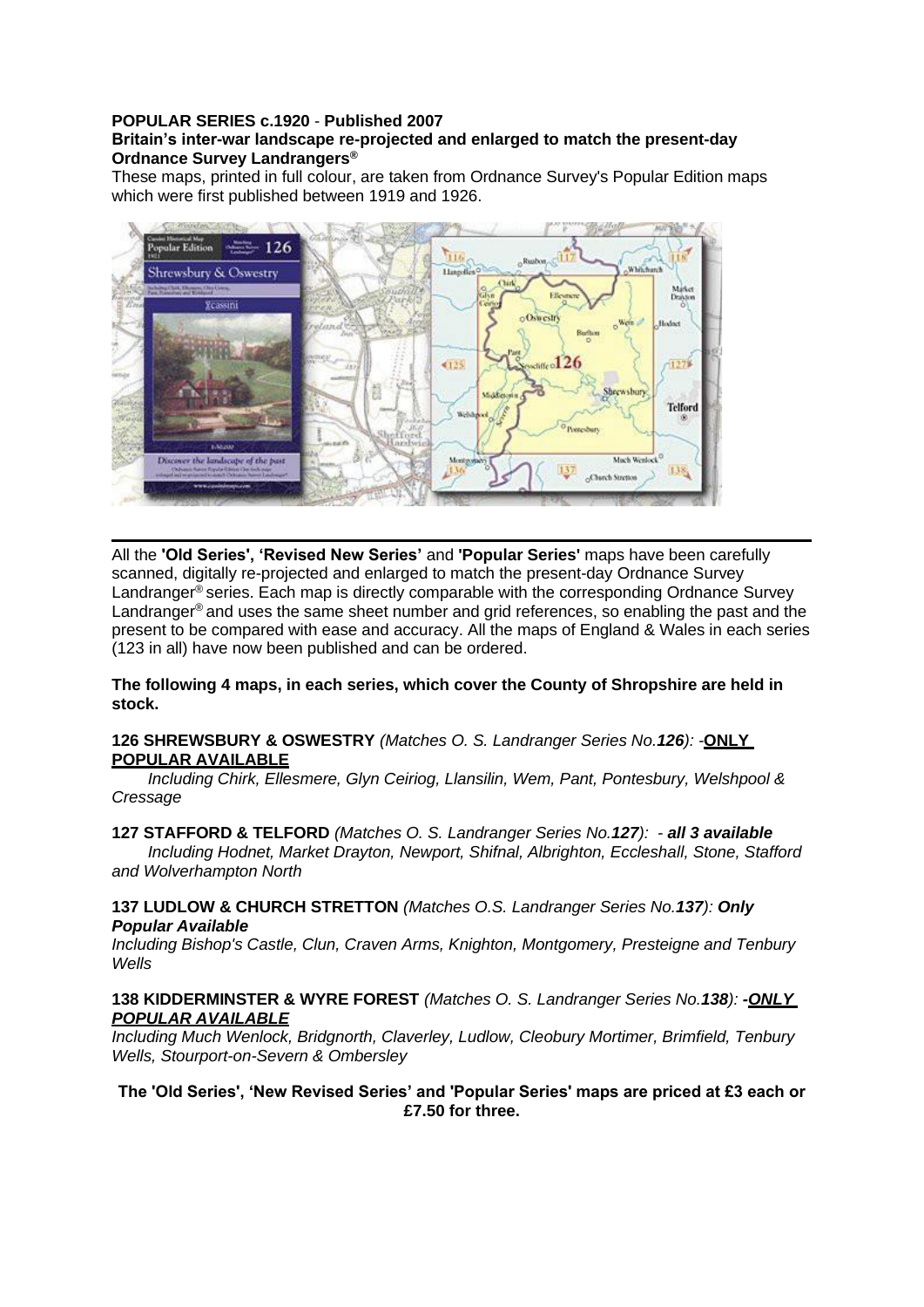### **PAST AND PRESENT MAP of TELFORD**

Price **£3.00 or part of three for £7.50**

**Four maps in one – the 3 Historical Series (1833, 1902 & 1921) and the present day 1:50,000 map combined on one sheet – comparing the past with the present has never been easier!**

Each map, centred on Dawley, extends from Lilleshall in the N. to Broseley in the S., and from Leighton in the W. to Shifnal in the E. covering an area of 15km x 15km.

All four maps cover exactly the same area. The three historical maps have been enlarged from their original inch-to-the-mile to match the 1:50,000 scale of the present-day map and the addition of the familiar National Grid on all four maps enables easy comparison across the four time periods. Historical notes, details of the original maps used, web-links for local history societies and other sources of information are also provided.



The only others we have in stock are:

Stoke on Trent 118 Old Series and

Stoke on Trent 118 Revised Series.